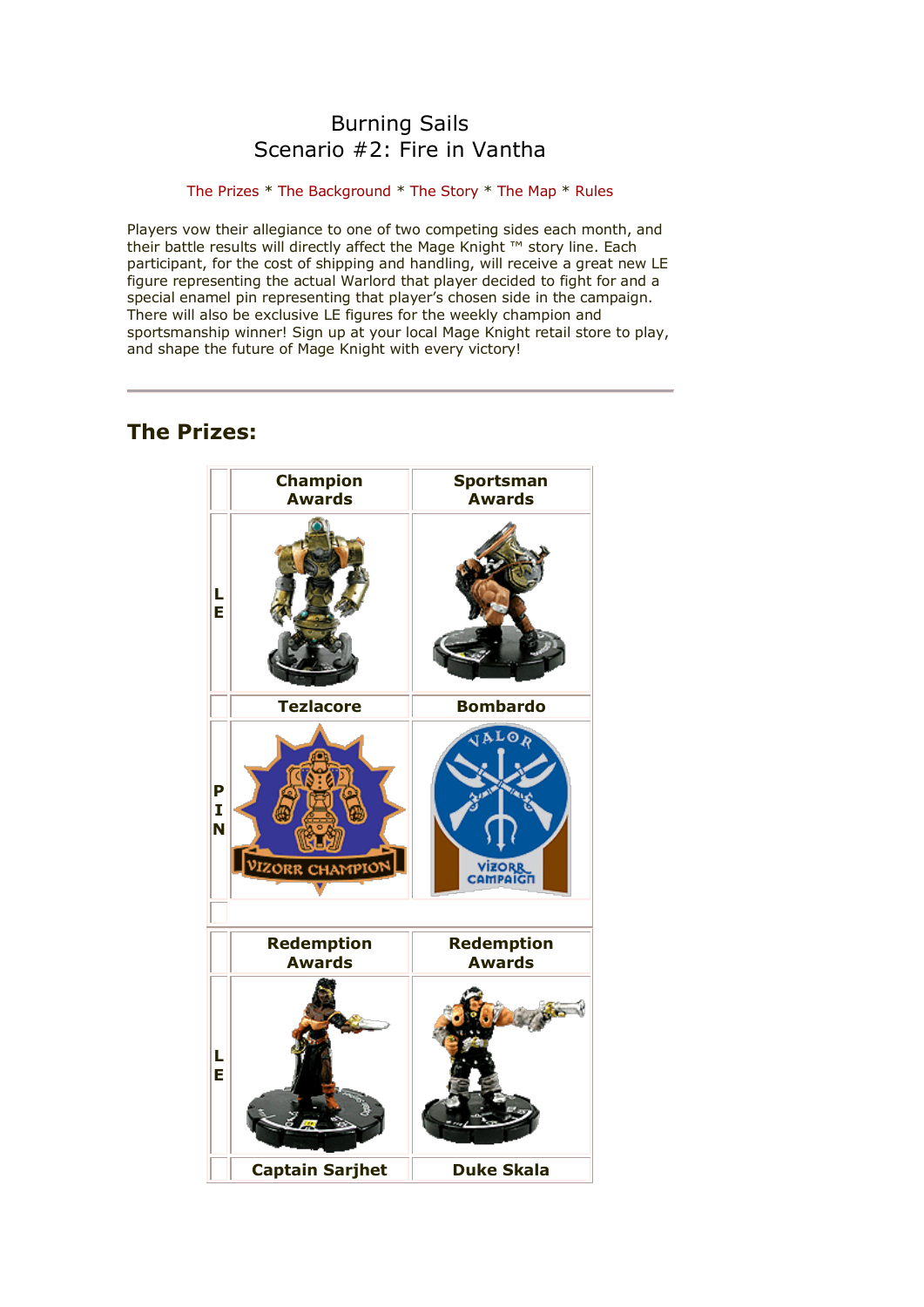

# **The Background :**

When Rebel warriors open fire on a neutral Xandressan trading ship bringing non-combat golems and supplies to embattled Fort Wyndam, the riversailors counterattack with a vengeance! With Fort Wyndam and the fate of the soldiers within hanging in the balance, the two leaders clash to determine who shall control the Roa Vizorr and the entire River Valley!



## **Captain Sarjhet**

The Rebellion is attacking Fort Wyndam in a bid to gain control over the Upper River Vizorr and the entirety Grange Valley! Only one woman stands between the Rebels and total victory—Captain Sarjhet—and after her ships are sunk by black powder shells, only Sarjhet and her valorous crew can protect the fort from total destruction!



# **Duke Skala**

**VS**

Having gained the knowledge that the Xandressans were ferrying a prototype of the new Atlantean command golem, Duke Skala had to break centuries old-truce and open fire upon their vessels! While earning the wrath of a Xandressan Captain is a dangerous choice, gaining control over the river valley would pave the way for Rebel victories for years to come!

# **The Story:**

# **Scenario #2: Fire in Vantha**

Swearing blood vengeance against Duke Skala, Captain Sarjhet begins cutting a bloody swath through the countryside, burning villages suspected of having sympathy for the Rebellion!

# **Captain Sarjhet**

A village was gone. Its name was Vantha, and now nothing remained but for a quarter-mile wide ring of burnt timbers and drifting ash. Low flame and floating embers occasionally lit the night sky as the fires steadily guttered and died, but within the ruins of Vantha only the cautious tread of wary Rebel warriors disturbed the quiet night.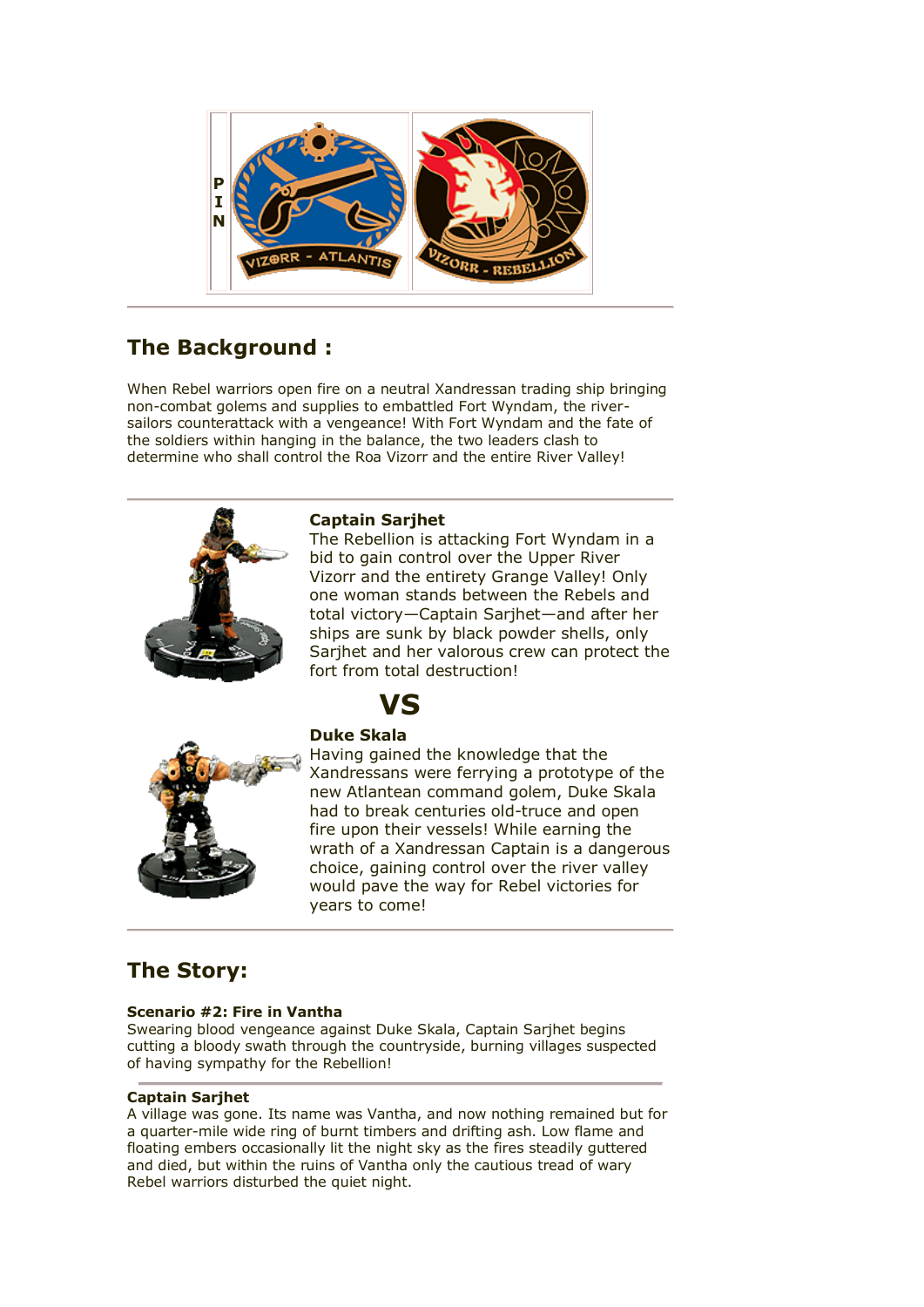On the hill overlooking the destroyed township, Boarder Lannon crept up beside Captain Sarjhet, his face and neck streaked with soot. "I report, my Captain. I bring excellent news."

"What do you have for me?"

"Look closely my captain—we have them exactly where we want them." Moving slowly so as not to draw attention, Lannon pointed from his hiding place, marking the Dwarves and men skirting the burning ruins. "Just as the Tezlacore Golem predicted, Duke Skala has sent a sizable number of his soldiers to pursue us."

"Now, they have fallen into my trap," Sarjhet said with confidence, "and Fort Wyndam is safe for another couple of days. With the Rebel sympathizers driven off, and their township burned to the ground, this will make for a perfect graveyard for Duke Skala and his honorless dogs."

### **Duke Skala**

"How can they do this, Aven?" Duke Skala turned to his old mentor for an answer to his horror. "Sarjhet has sworn her vengeance upon me specifically, but why put Vantha to the torch?" The old Demi-Magus sighed deeply as he looked at a man torn by inner doubts.

"My lord Duke, you have never understood that the nobility reflect the people they rule. This destruction…" Aven waved his hand towards the flickering flames, towards the fiery stench of Vantha. "This is Captain Sarjhet's vengeance against you. Those loyal to Khamsin and the Rebellion are to bleed. By destroying her family ship, you destroyed everything she had. Now she seeks to destroy what is dear to you."

Then a blast of fiery lighting lanced out of the darkness, blasting Aven to the ground! Cries of alarm rose throughout the Rebel ranks as Atlantean warriors rose up to attack!

"Aven!" Dropping to his knees, Skala leaned over his fallen advisor. "How badly are you hurt?!" A Leech Medic ran up to aid the old man, already digging through her pouches for leeches and bandages.

"Shut-up, boy." The old teacher smiled grimly past blood-flecked lips. "I'll live. Take the fight to the Atlanteans and complete your lesson. You have learned today that the necessity of Nobility serves the Public, and sometimes the Nobility has to make sacrifices for the larger good when it is unavoidably necessary." Aven coughed weakly. "Now go teach that Atlantean harlot that Rebels don't ever give up, and leave me to the healers."

Skala nodded. With that simple command, Skala rose and turned to the battle raging around him. Lightning and fire flashed from the woods, and rains of arrows whirred through the night. "For Khamsin!" he yelled. "Rebel warriors, follow me!"

#### **Background**

In attempt to draw the Rebel warriors attacking Fort Wyndam away from the battle, Captain Sarjhet begins attacking villages known to be sympathetic to the Rebel cause. While she allows ample time for the villagers to escape, the Tezlacore Golem's deduction that the burning of Vantha would create an ideal ambush spot becomes perfectly true.